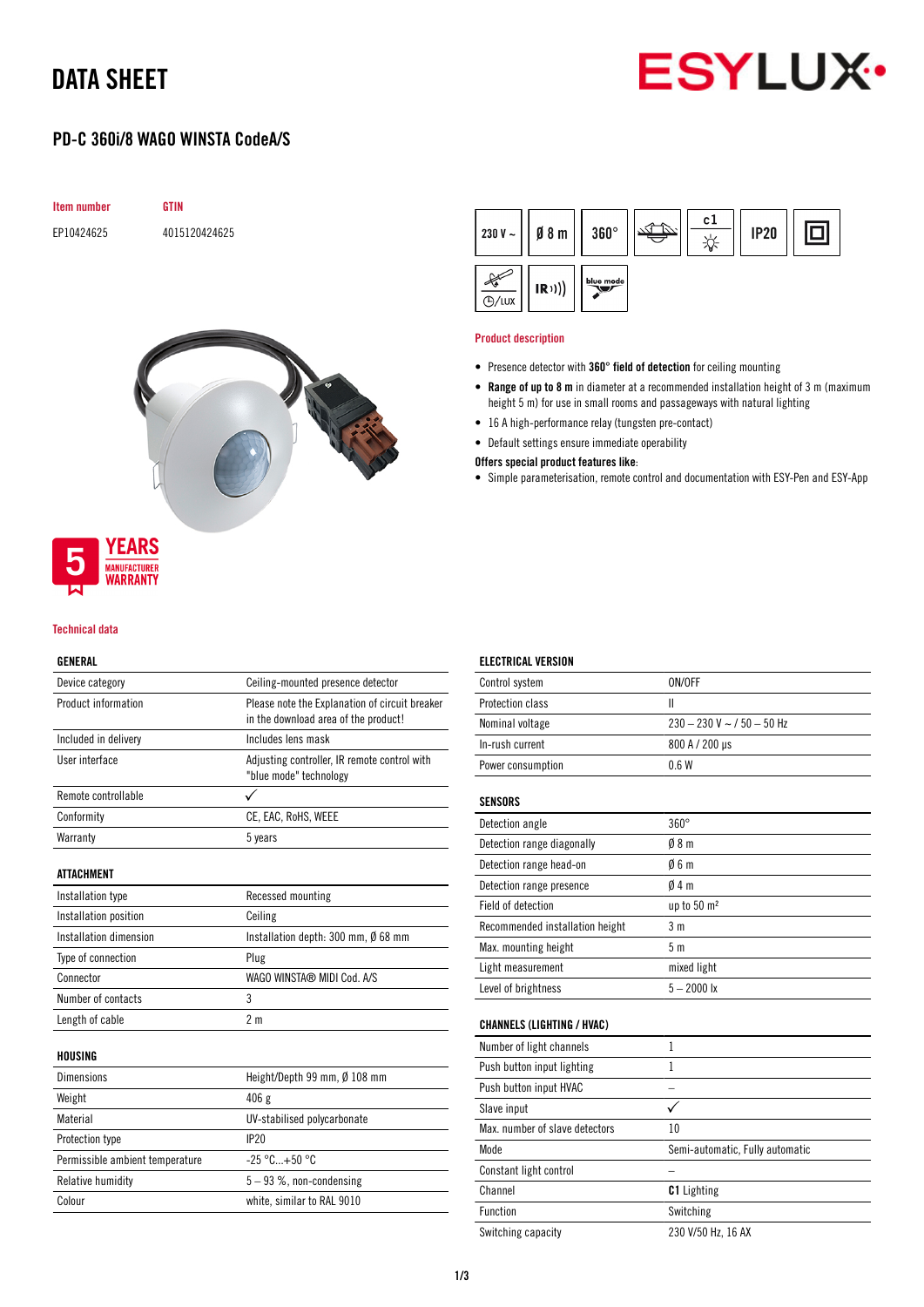# DATA SHEET



**Frontal (B)**  $\emptyset$  6 m

Presence area (C)  $\emptyset$  4 m

### PD-C 360i/8 WAGO WINSTA CodeA/S

| Item number                       | <b>GTIN</b>                              |                                |                                     |                                                                                                      |                                  |                 |
|-----------------------------------|------------------------------------------|--------------------------------|-------------------------------------|------------------------------------------------------------------------------------------------------|----------------------------------|-----------------|
| EP10424625                        | 4015120424625                            |                                |                                     |                                                                                                      |                                  |                 |
|                                   |                                          | 2300 W/10 A (cos phi = 1)      |                                     | Push button input                                                                                    |                                  |                 |
|                                   |                                          | 1150 VA/5 A (cos phi = $0,5$ ) |                                     | Impulse mode                                                                                         |                                  |                 |
| Switch contact                    | 600 W LED<br>make contact / non-floating |                                |                                     | Switch-off delay time                                                                                | 60 s30 min (adjustable in steps) |                 |
|                                   |                                          |                                |                                     |                                                                                                      |                                  |                 |
| <b>Factory settings</b>           |                                          |                                |                                     |                                                                                                      |                                  |                 |
| <b>GENERAL</b>                    |                                          |                                |                                     | Operating mode                                                                                       | fully automatic                  |                 |
| Sensitivity                       |                                          | 100 %                          |                                     | Level of brightness/switching threshold                                                              | 500 lx                           |                 |
|                                   |                                          |                                |                                     | Switch-off delay time                                                                                | $5 \text{ min}$                  |                 |
| <b>CHANNELS (LIGHTING / HVAC)</b> |                                          |                                |                                     |                                                                                                      |                                  |                 |
| Channel                           |                                          | <b>C1</b> Lighting             |                                     |                                                                                                      |                                  |                 |
| <b>Accessories</b>                |                                          |                                |                                     |                                                                                                      |                                  |                 |
| <b>Product designation</b>        |                                          | Item number                    | <b>Product description</b>          |                                                                                                      |                                  | <b>GTIN</b>     |
| Cover                             |                                          |                                |                                     |                                                                                                      |                                  |                 |
| <b>COMPACT COVER SET 8 SR</b>     |                                          | EP10425936                     | similar to RAL 9006                 | Cover set for COMPACT series, 8 m, consists of cover and design ring, stainless steel appearance,    |                                  | 4015120425936   |
| Protection                        |                                          |                                |                                     |                                                                                                      |                                  |                 |
| BASKET GUARD ROUND SMALL          |                                          | EM10425615                     |                                     | Basket guard for presence and motion detectors and smoke detectors, $\emptyset$ 165 mm, height 70 mm |                                  | 4015120425615   |
| BASKET GUARD ROUND LARGE          |                                          | EM10425608                     |                                     | Basket guard for presence and motion detectors and smoke detectors, Ø 180 mm, height 90 mm           |                                  | 4015120425608   |
| <b>Remote control</b>             |                                          |                                |                                     |                                                                                                      |                                  |                 |
| ESY-Pen                           |                                          | EP10425356                     | measurement, (4) project management | ESY-Pen and ESY-App, two tools for every task: (1) Parameterisation, (2) remote control, (3) light   |                                  | 4015120425356   |
| REMOTE CONTROL MDi/PDi            |                                          | EM10425509                     |                                     | IR remote control for presence detectors and motion detectors                                        |                                  | 4015120425509   |
| <b>Dimension drawing</b>          |                                          |                                |                                     | <b>Field of detections</b>                                                                           | <b>Detection range</b>           |                 |
|                                   |                                          |                                |                                     |                                                                                                      |                                  |                 |
|                                   | Plug brown 回                             |                                |                                     |                                                                                                      | Diagonally (A)                   | 08 <sub>m</sub> |
|                                   | $Ø108$ mm                                | E                              |                                     | <b>ANTIFACT</b>                                                                                      |                                  |                 |

 $c$ 

 $B<sub>1</sub>$  $360^\circ$ 

 $063$ 

 $61$  mm